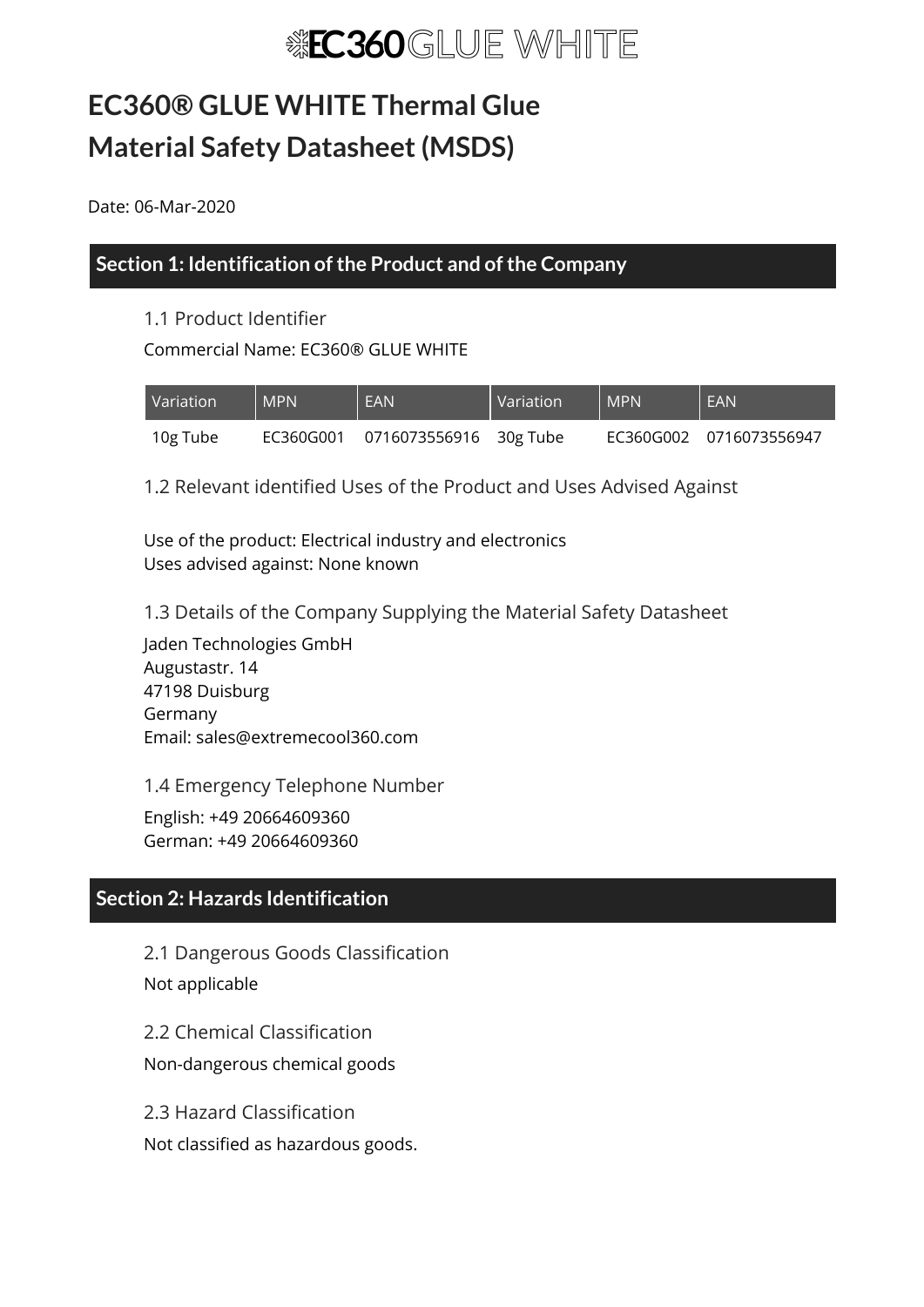# **Section 3: Composition /Information on Ingredients**

### 3.1 Chemical Characterization

One-component silicone glue

### 3.2 Ingredients

| Name                  | CAS-No                   | Conc. (% w/w) | Classification |
|-----------------------|--------------------------|---------------|----------------|
| Polydimethylsiloxane  | 70131-67-8               | $60 - 90$     |                |
| Silicone              | 63148-62-9               | $0.5 - 2$     |                |
| Silicon dioxide       | 112926-00-8              | $5 - 30$      |                |
| Silane coupling agent | $\overline{\phantom{a}}$ | $0.05 - 0.2$  |                |

CLP classifications are based on all current available data including from known international organizations. These classifications are subject to revision as more information becomes available.

# **Section 4: First Aid Measures**

#### 4.1 Protection

Wear protective clothing, glasses and gloves.

### 4.2 First Aid Measures

| Inhalation:          | Remove to fresh air. Supply oxygen if breathing difficulties<br>occur. Get medical attention if symptoms occur. If<br>respiratory arrest occurs, induce artificial respiration and<br>immediately take to hospital. |
|----------------------|---------------------------------------------------------------------------------------------------------------------------------------------------------------------------------------------------------------------|
| <b>Skin contact:</b> | Remove clothing. Wipe residue with cloth or paper. Wash<br>skin with water and soap. Wash contaminated clothing<br>before use.<br>Get medical attention if symptoms occur.                                          |
| Eye contact:         | Hold eyelids, flush eyes with water for more than 15<br>minutes.<br>Get medical attention if symptoms occur.                                                                                                        |
| <b>Swallowing:</b>   | Do not induce vomiting. Rinse mouth thoroughly with water.<br>Get medical attention.                                                                                                                                |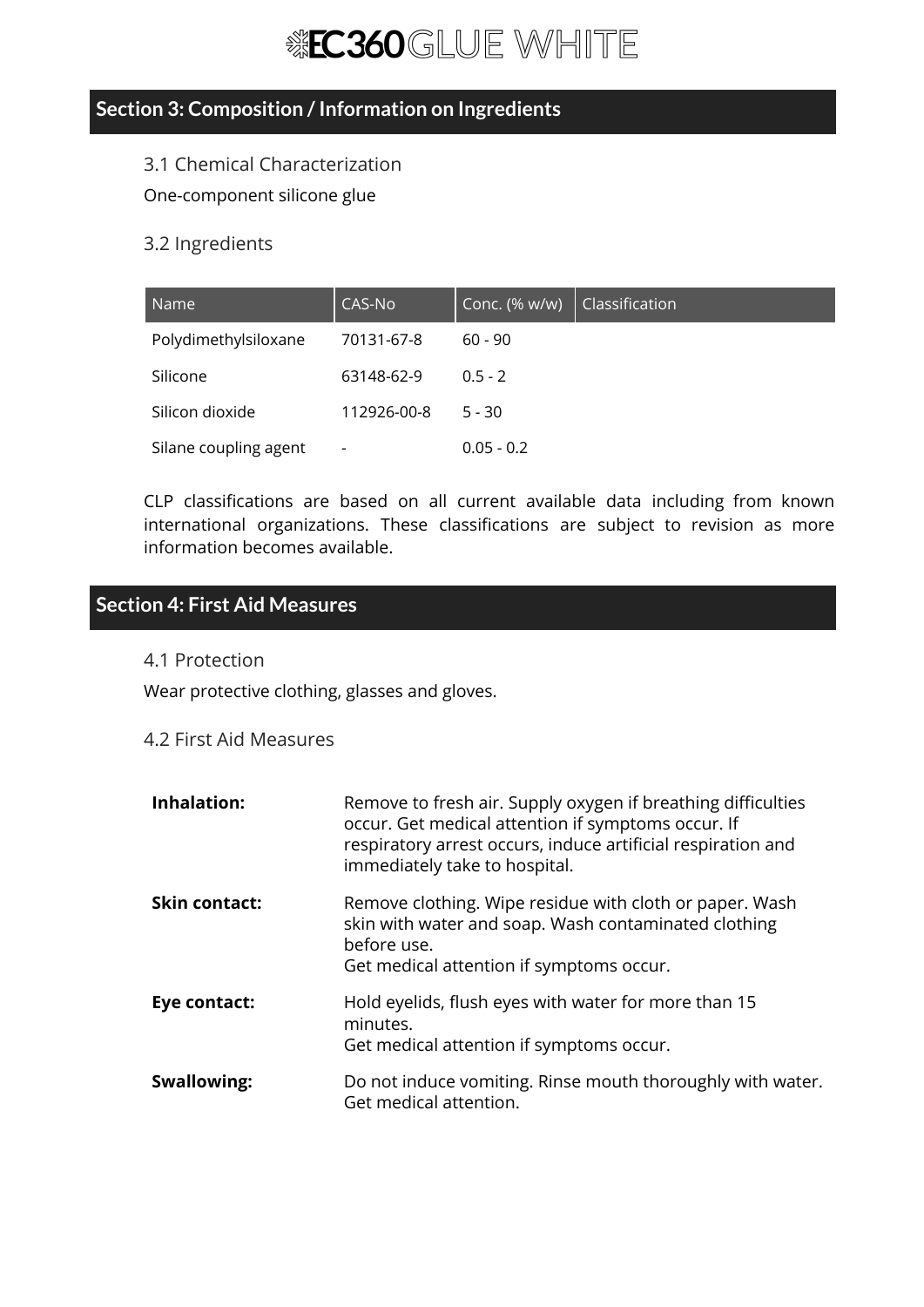

4.3 Most Important Symptoms and Effects, Both Acute and Delayed Strong skin and eye irritations.

4.4 Indication of Immediate Medical Attention and Special Treatment needed Treat symptomatically and supportively.

# **Section 5: Firefighting Measures**

#### 5.1 Extinguishing Media

| Suitable extinguishing             | Small fires: Water spray, Carbon Dioxide (CO2), |
|------------------------------------|-------------------------------------------------|
| media:                             | Alcohol-resistant foam, Dry Chemical            |
| Unsuitable extinguishing<br>media: | None known                                      |

5.2 Special Hazards Arising from the Product

| <b>Specific hazards during</b>           | Exposure to combustion products may be a hazard to                                                   |
|------------------------------------------|------------------------------------------------------------------------------------------------------|
| firefighting:                            | health. In a fire, closed containers may explode.                                                    |
| <b>Hazardous combustion</b><br>products: | Combustion and decomposition products of<br>siloxanes and other organic materials may be<br>harmful. |

#### 5.3 Advice for Firefighters

| <b>Special protective</b>                 | Wear self-contained breathing apparatus for                                                                                                                                                                                                                                                                                               |
|-------------------------------------------|-------------------------------------------------------------------------------------------------------------------------------------------------------------------------------------------------------------------------------------------------------------------------------------------------------------------------------------------|
| equipment for firefighters:               | firefighting, face shielding and protective clothing.                                                                                                                                                                                                                                                                                     |
| <b>Specific extinguishing</b><br>methods: | Use extinguishing measures that are appropriate to<br>local circumstances and surrounding environment.<br>Use water spray to cool unopened containers.<br>Remove undamaged containers from the fire area if it<br>is safe to do so.<br>Determine the need to evacuate or isolate the fire<br>area according to your local emergency plan. |

# **Section 6: Accidental Release Measures**

6.1 Personal Precautions, Protective Equipment and Emergency Procedures Wear proper protective equipment. Avoid eye contact. Do not swallow.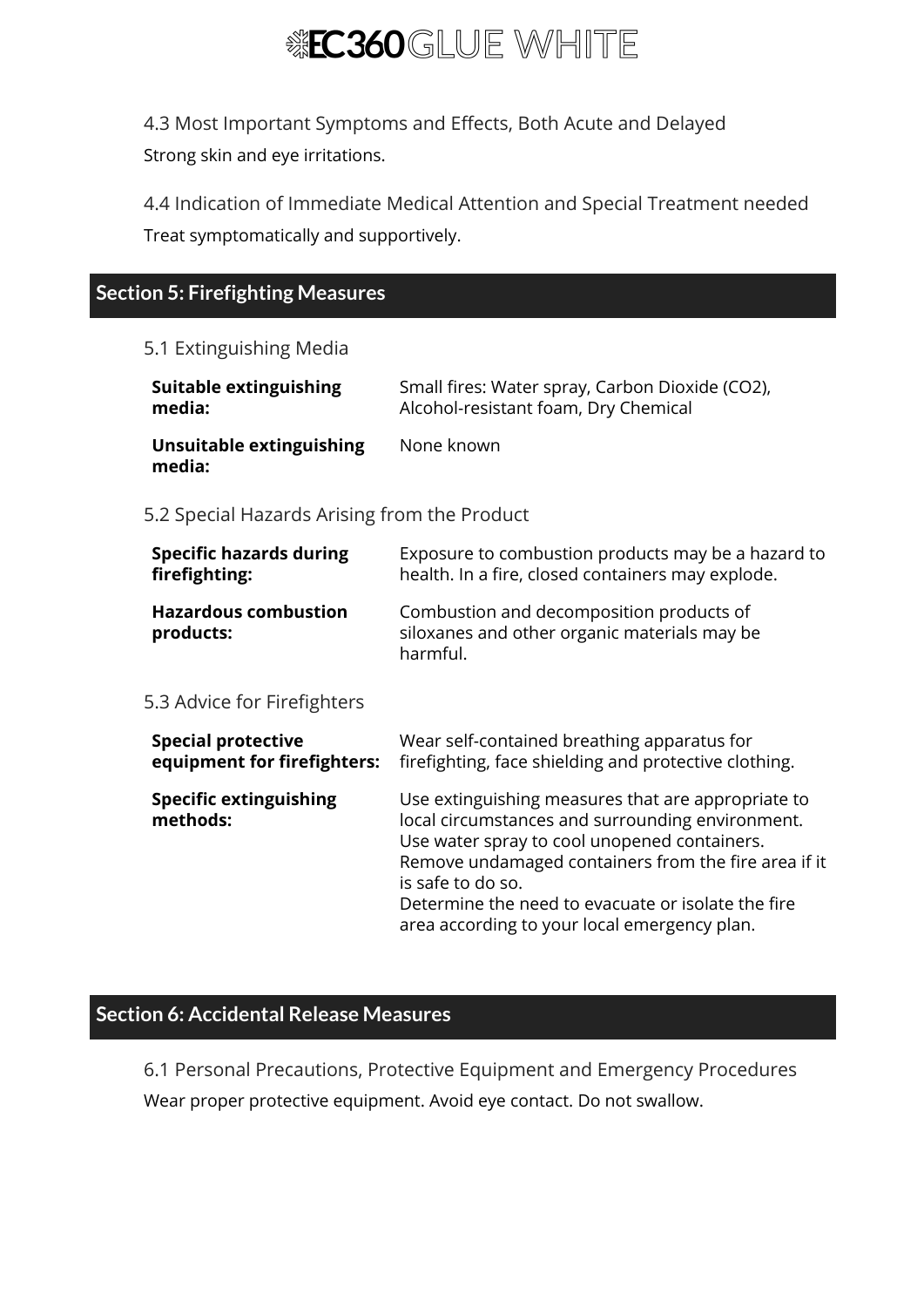

#### 6.2 Environmental Precautions

Prevent from spreading or entering into drains, ditches or rivers by using vermiculite or similar materials to absorb the spillage. Wash any remaining residue with soap and water. Create a safety zone to prevent contact of the substance with fire.

#### 6.3 Methods and Materials for Containment and Cleaning Up

Scrape up and place in a container fitted with a lid. Clean area as appropriate since spilled materials, even in small quantities, produce a slippery surface. Dispose of saturated absorbent or cleaning materials appropriately. Determine and follow applicable laws and regulations for disposal.

### **Section 7: Handling and Storage**

#### 7.1 Safe Handling

General ventilation is recommended. Local ventilation is recommended. Workplace should be ventilated to prevent inhalation of vapors. Avoid eye contact. Do not swallow. Do not breath. Do not empty into drains. The product may cause skin / eye allergies and irritations avoid direct contact. It is recommended not to handle this product, if allergies exist. Wash hands after handling, especially before eating, drinking and smoking. Wear protective gloves, protective clothing and protective glasses.

#### 7.2 Storage

Do not store with oxidizing agents. Keep container away from heat, sparks and flames. Do not store near food and eating utensils.

#### 7.3 Unsuitable Packaging Materials

None known

# **Section 8: Exposure Controls / Personal Protection**

- 8.1 Exposure Controls
- **Engineering Controls:** Ventilation: Refer to Section 7.1.

#### **Personal protection equipment**

**Respiratory protection:** Suitable respiratory protection should be worn if the product is used in large quantities, confined spaces or in other circumstances if the OEL may be exceeded. Depending on the working conditions, wear a respiratory mask with a filter(s) A or use a self-contained respirator. The choice of filter depends on the amount of chemical being handled in the place of work. Contact your respiratory protection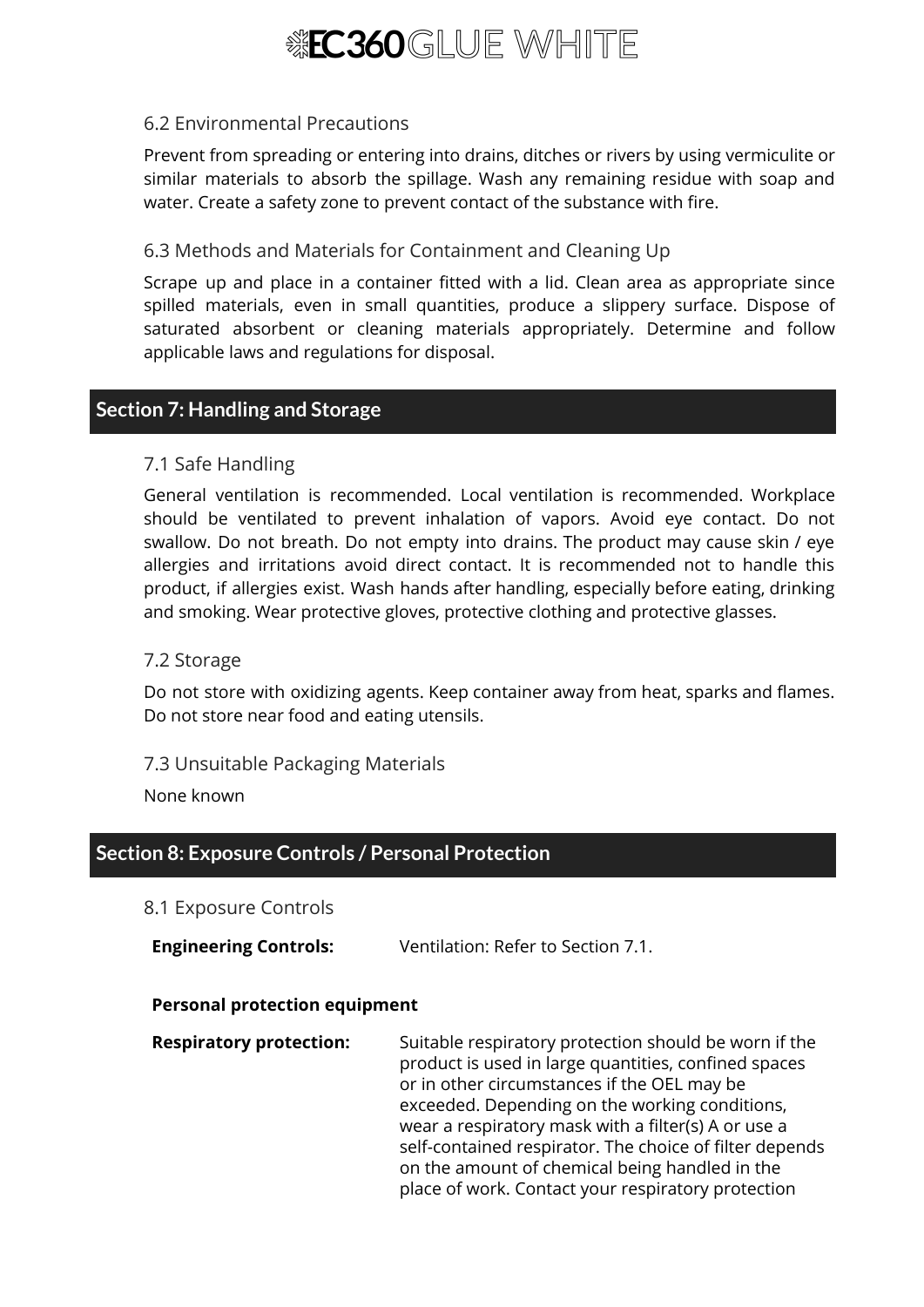

supplier regarding filter characteristics.

| <b>Hand protection:</b>                    | Suitable gloves (plastic film or rubber) should be<br>worn.                                                                                                   |
|--------------------------------------------|---------------------------------------------------------------------------------------------------------------------------------------------------------------|
| Eye / face protection:                     | Use safety glasses.                                                                                                                                           |
| <b>Skin protection:</b>                    | Suitable gloves (plastic film or rubber) should be<br>worn. Wear protective clothing.                                                                         |
| <b>Hygiene measures:</b>                   | Exercise good industrial hygiene practice. Wash<br>hands after handling, especially before eating,<br>drinking and smoking.                                   |
| <b>Additional information:</b>             | These precautions are for room temperature<br>handling. Use at elevated temperature or aerosol /<br>spray applications may require additional<br>precautions. |
| <b>Environmental exposure</b><br>controls: | Refer to Section 6 and Section 12.                                                                                                                            |

# **Section 9: Physical and Chemical Properties**

| <b>Physical form:</b>         | Paste                      |
|-------------------------------|----------------------------|
| Color:                        | white                      |
| Odor:                         | Slight                     |
| <b>Acidity:</b>               | Use safety glasses.        |
| <b>Flash point:</b>           | > 200 °C (Seta Closed Cup) |
| <b>Thermal decomposition:</b> | > 200 °C                   |
| <b>Vapor pressure:</b>        | $<$ 5mm (25 °C)            |
| <b>Volatility:</b>            | $<$ 2 % (200 °C, 8hr)      |
| <b>Specific gravity:</b>      | $1.25$ g/cm <sup>3</sup>   |
| <b>Solubility in water:</b>   | Insoluble                  |

# **Section 10: Stability and Reactivity**

10.1 Reactivity None known.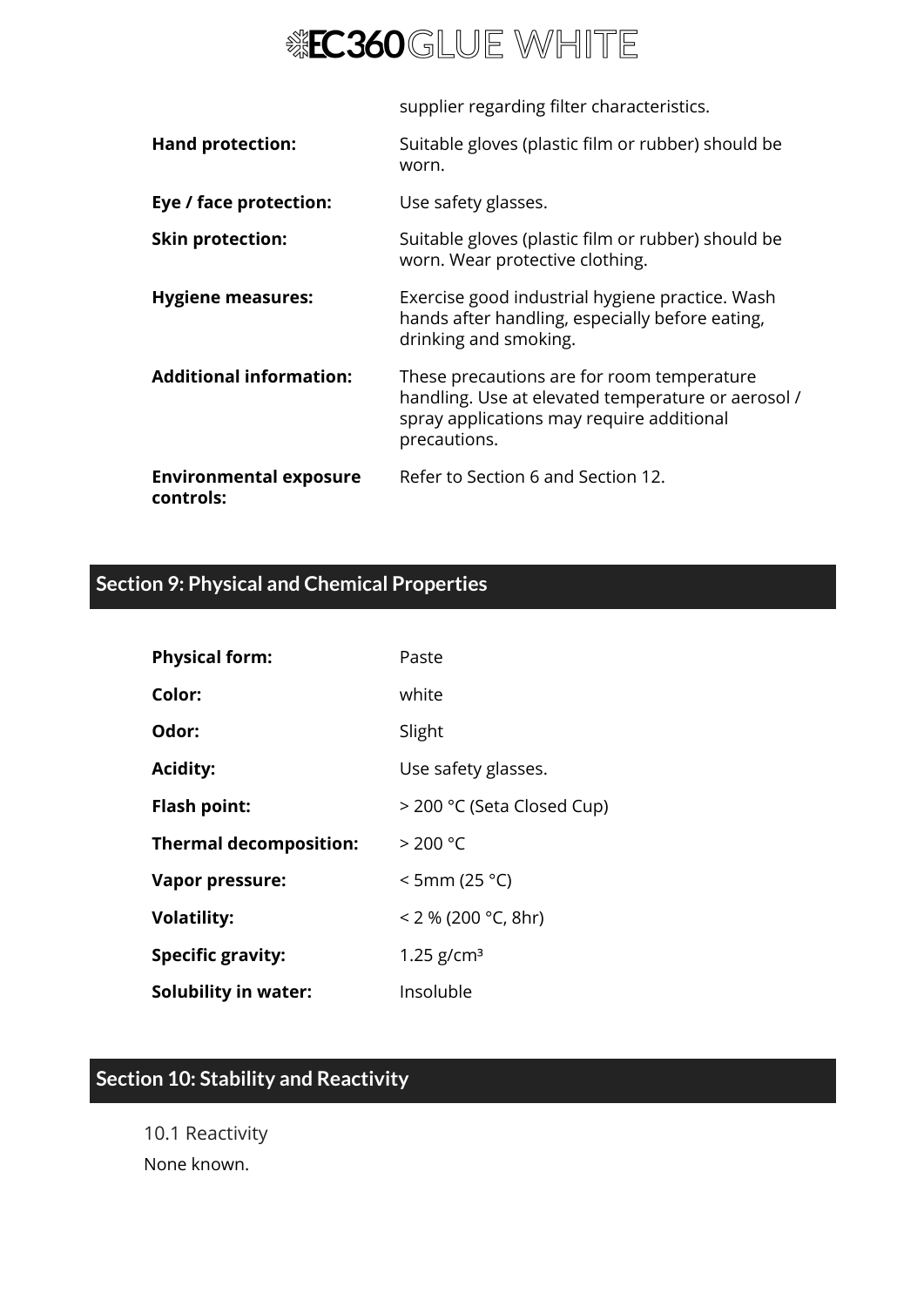#### 10.2 Stability

Stable under normal usage conditions.

10.3 Possibility of Hazardous Polymerization

Hazardous polymerization will not occur.

#### 10.4 Conditions and Materials to Avoid

Can react with strong oxidizing agents. Avoid contact with incompatible materials. Avoid contact with fire or heat.

10.6 Hazardous Decomposition Products

Dependent on different combustion conditions, the type and quantity of decomposition byproducts is variable.

# **Section 11: Toxicological Information**

#### 11.1 Acute Toxicity

| <b>Inhalation:</b>    | Vapors may cause respiratory irritation. May induce allergic<br>reactions to lung.      |
|-----------------------|-----------------------------------------------------------------------------------------|
| Eye contact:          | May cause strong irritations to eyes. May cause blurred<br>vision, burning and tearing. |
| <b>Skin contact:</b>  | May induce allergic reactions to skin.                                                  |
| Ingestion:            | Ingestion or swallowing is harmful and may cause internal<br>injuries.                  |
| 11.2 Chronic Toxicity |                                                                                         |
| <b>Inhalation:</b>    | Vapors may cause respiratory irritation. May induce allergic<br>reactions to lung.      |
| Eye contact:          | May cause strong irritations to eyes. May cause blurred<br>vision, burning and tearing. |
| <b>Skin contact:</b>  | May induce allergic reactions to skin.                                                  |
| Ingestion:            | Ingestion or swallowing is harmful and may cause internal<br>injuries.                  |

#### 11.3 Other Health Effects

**Carcinogenic:** IARC:Not listed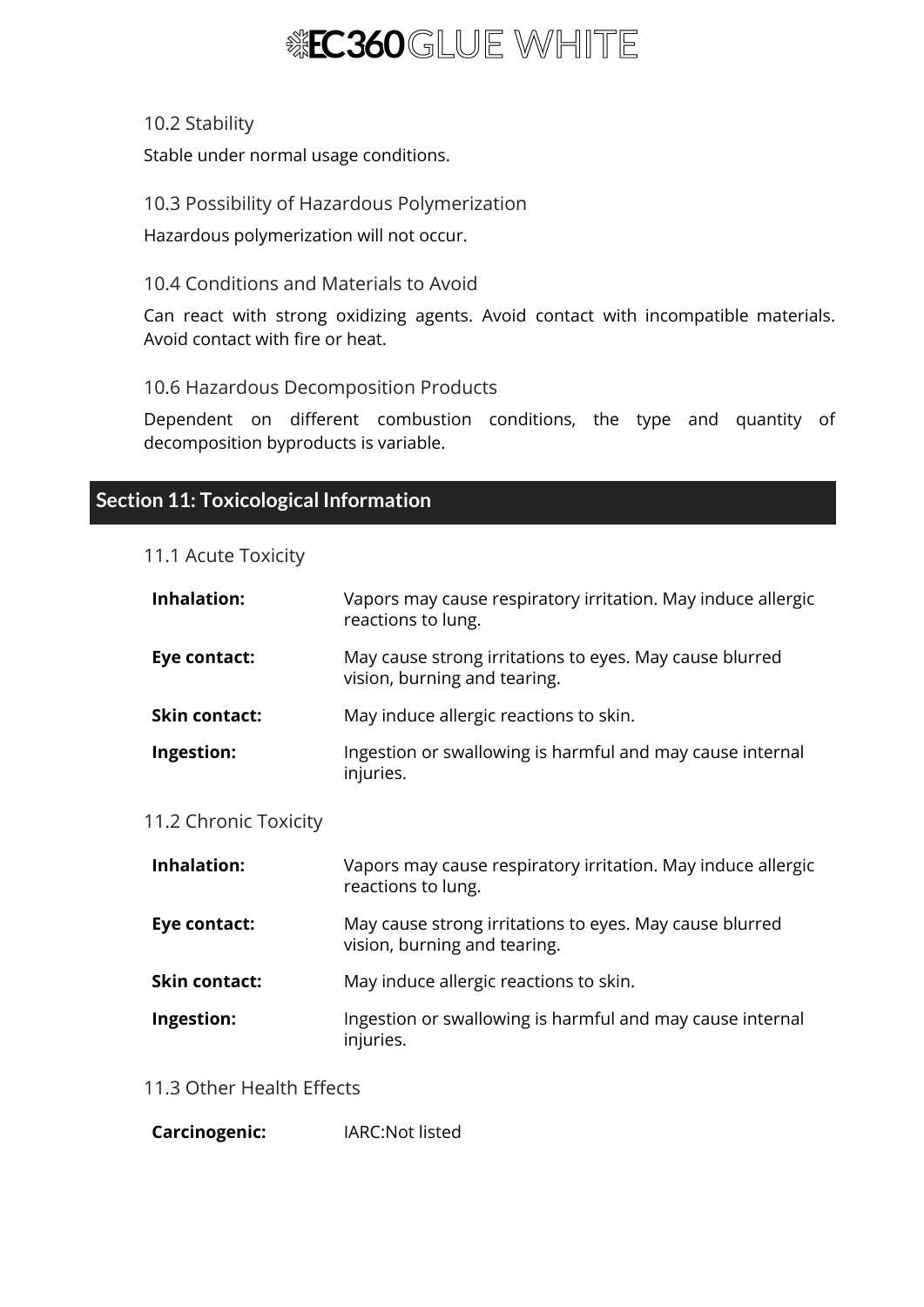## **Section 12: Ecological Information**

12.1 Ecotoxicity Effects No relevant data.

12.2 Persistence and Degradability Solid material, insoluble in water.

12.3 Release to Waters Solid material, insoluble in water.

# **Section 13: Disposal Considerations**

13.1 Product Disposal Dispose of in accordance with local regulations.

13.2 Packaging Disposal Dispose of in accordance with local regulations.

# **Section 14: Transport Information**

14.1 Road / Rail Not subject to regulations.

14.2 Sea transport

Not subject to IMDG code. With regard to transport the International Maritime Dangerous Goods (IMDG) Code (2016 Edition) is cited and considered.

14.3 Air transport

Not subject to IATA regulations. With regard to transport the International Air Transport Association (IATA) Dangerous Goods Regulations (60th Edition, 2019) are cited and considered.

# **Section 15: Regulatory Information**

15.1 Safety, Health and Environmental Regulations / Legislation Specific for the **Product** 

**IECSC:** All ingredients listed or exempt.

**EINECS:** All ingredients listed or exempt.